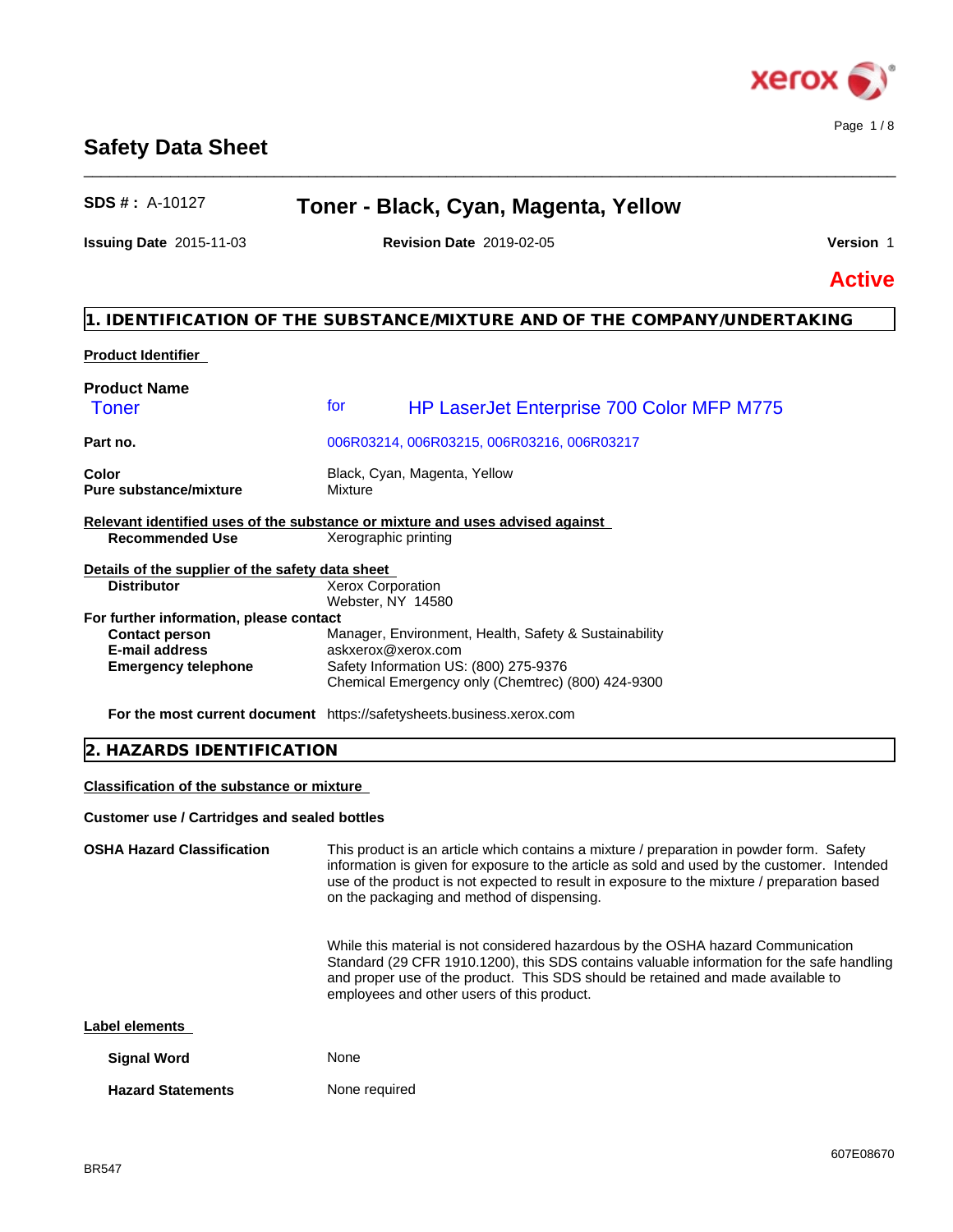

#### **Precautionary Statements** None required

#### **Other hazards**

Not a PBT according to REACH Annex XIII May form explosible dust-air mixture if dispersed

#### **3. COMPOSITION/INFORMATION ON INGREDIENTS**

| <b>Chemical Name</b>       | <b>CAS No.</b> | Weight % | <b>Classification (Reg.</b><br>1272/2008) | Hazard Statements |
|----------------------------|----------------|----------|-------------------------------------------|-------------------|
| Styrene acrylate copolymer | Proprietary    | 70-90    | $\overline{\phantom{a}}$                  | --                |
| Wax                        | Proprietary    | $5 - 15$ | $- -$                                     | --                |
| Cyan pigment               | Proprietary    | $0 - 10$ | $\overline{\phantom{a}}$                  | --                |
| Carbon black               | 1333-86-4      | $0 - 10$ | $\sim$                                    | --                |
| Magenta pigment            | Proprietary    | $0 - 10$ | $\overline{\phantom{a}}$                  | $- -$             |
| Yellow pigment             | Proprietary    | $0 - 10$ | $\sim$                                    |                   |
| Amorphous silica           | 7631-86-9      | <5       | $\overline{\phantom{a}}$                  | $\sim$            |
| Titanium dioxide           | 13463-67-7     |          |                                           |                   |

"--" indicates no classification or hazard statements apply.

#### **4. FIRST AID MEASURES**

## **Description of first-aid measures**

| <b>General advice</b>                                       | For external use only. When symptoms persist or in all cases of doubt seek medical advice.    |
|-------------------------------------------------------------|-----------------------------------------------------------------------------------------------|
|                                                             | Show this material safety data sheet to the doctor in attendance.                             |
| Eye contact                                                 | Immediately flush with plenty of water. After initial flushing, remove any contact lenses and |
|                                                             | continue flushing for at least 15 minutes                                                     |
| <b>Skin contact</b>                                         | Wash skin with soap and water                                                                 |
| <b>Inhalation</b>                                           | Move to fresh air                                                                             |
| Ingestion                                                   | Rinse mouth with water and afterwards drink plenty of water or milk                           |
| Most important symptoms and effects, both acute and delayed |                                                                                               |
| Acute toxicity                                              |                                                                                               |
| <b>Eyes</b>                                                 | No known effect                                                                               |
| <b>Skin</b>                                                 | No known effect                                                                               |
| <b>Inhalation</b>                                           | No known effect                                                                               |
| Ingestion                                                   | No known effect                                                                               |
| <b>Main symptoms</b>                                        | Overexposure may cause:                                                                       |
|                                                             | mild respiratory irritation similar to nuisance dust.                                         |
| <b>Aggravated Medical Conditions</b>                        | None under normal use conditions                                                              |
|                                                             | Indication of immediate medical attention and special treatment needed                        |
| <b>Protection of first-aiders</b>                           | No special protective equipment required                                                      |
| Notes to physician                                          | Treat symptomatically                                                                         |
|                                                             |                                                                                               |

## **5. FIRE-FIGHTING MEASURES**

#### **Extinguishing media**

**Suitable extinguishing media** Use water spray or fog; do not use straight streams, Foam **Unsuitable extinguishing media** Do not use a solid water stream as it may scatterand spread fire

#### **Special hazards arising from the substance or mixture**

Fine dust dispersed in air, in sufficient concentrations, and in the presence of an ignition source is a potential dust explosion hazard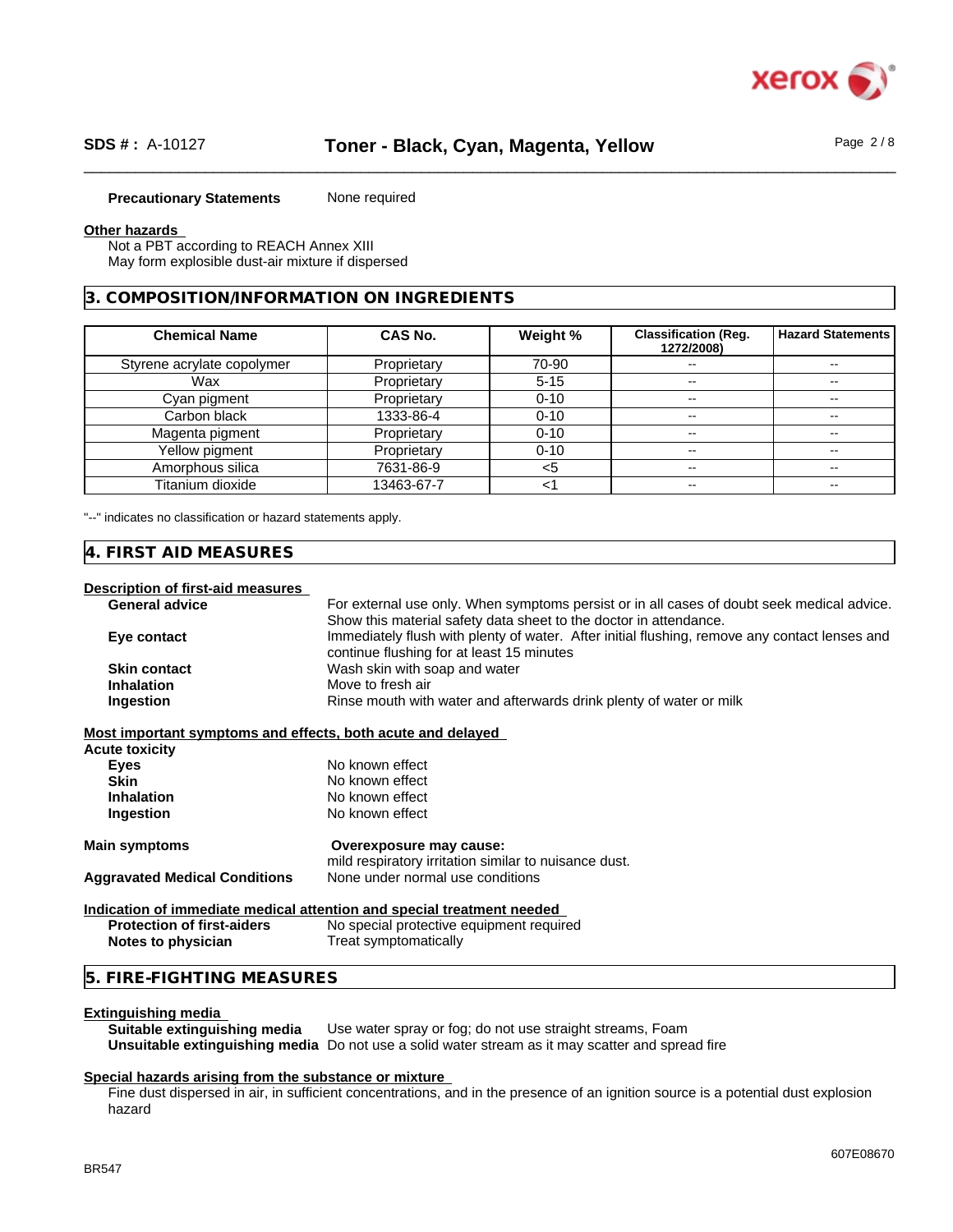

#### **Hazardous combustion products**

Hazardous decomposition products due to incomplete combustion, Carbon oxides, Nitrogen oxides (NOx)

#### **Advice for fire-fighters**

In the event of fire and/or explosion do not breathe fumes. Wear fire/flame resistant/retardant clothing. Use self-contained pressure-demand breathing apparatus if needed to prevent exposure to smoke or airborne toxins. Wear self-contained breathing apparatus and protective suit

#### **Other information**

**Flash point** Not applicable

**Flammability** Not flammable. Will not readily ignite.

## **6. ACCIDENTAL RELEASE MEASURES**

#### **Personal precautions, protective equipment and emergency procedures**

Avoid breathing dust

#### **Environmental precautions**

No special environmental precautions required

#### **Methods and material for containment and cleaning up**

|  | <b>Methods for containment</b> |
|--|--------------------------------|
|  | Methods for cleaning up        |

**Prevent dust cloud** Use a vacuum cleaner to remove excess, then wash with COLD water. Hot water fuses the toner making it difficult to remove

#### **Reference to other sections**

The environmental impact of this product has not been fully investigated

However, this preparation is not expected to present significant adverse environmental effects.

| 7. HANDLING AND STORAGE                                         |                                                                                                                                         |  |
|-----------------------------------------------------------------|-----------------------------------------------------------------------------------------------------------------------------------------|--|
| <b>Precautions for safe handling</b><br>Advice on safe handling | Handle in accordance with good industrial hygiene and safety practice, Avoid dust<br>accumulation in enclosed space, Prevent dust cloud |  |

**Hygiene measures** None under normal use conditions

#### **Conditions for safe storage, including any incompatibilities**

**Technical measures and storage** Keep container tightly closed in a dry and well-ventilated place, Store at room temperature **conditions**

**Incompatible products** None

#### **Specific end uses**

Xerographic printing

## **8. EXPOSURE CONTROLS/PERSONAL PROTECTION**

#### **Control parameters**

| <b>Exposure Limits</b> |                |
|------------------------|----------------|
| <b>ACGIH TLV TWA</b>   | 10             |
| <b>ACGIH TLV TWA</b>   | 3 <sub>1</sub> |
| <b>OSHA PEL TWA</b>    | 15             |
| <b>OSHA PEL TWA</b>    | 5 1            |

**ACGIH TLV TWA** 10 mg/m<sup>3</sup> (inhalable particles) **ACGIH TLV TWA** 3 mg/m<sup>3</sup> (respirable dust) **OSHA PEL TWA** 15 mg/m<sup>3</sup> (total dust) **OSHA PEL TWA** 5 mg/m<sup>3</sup> (respirable dust)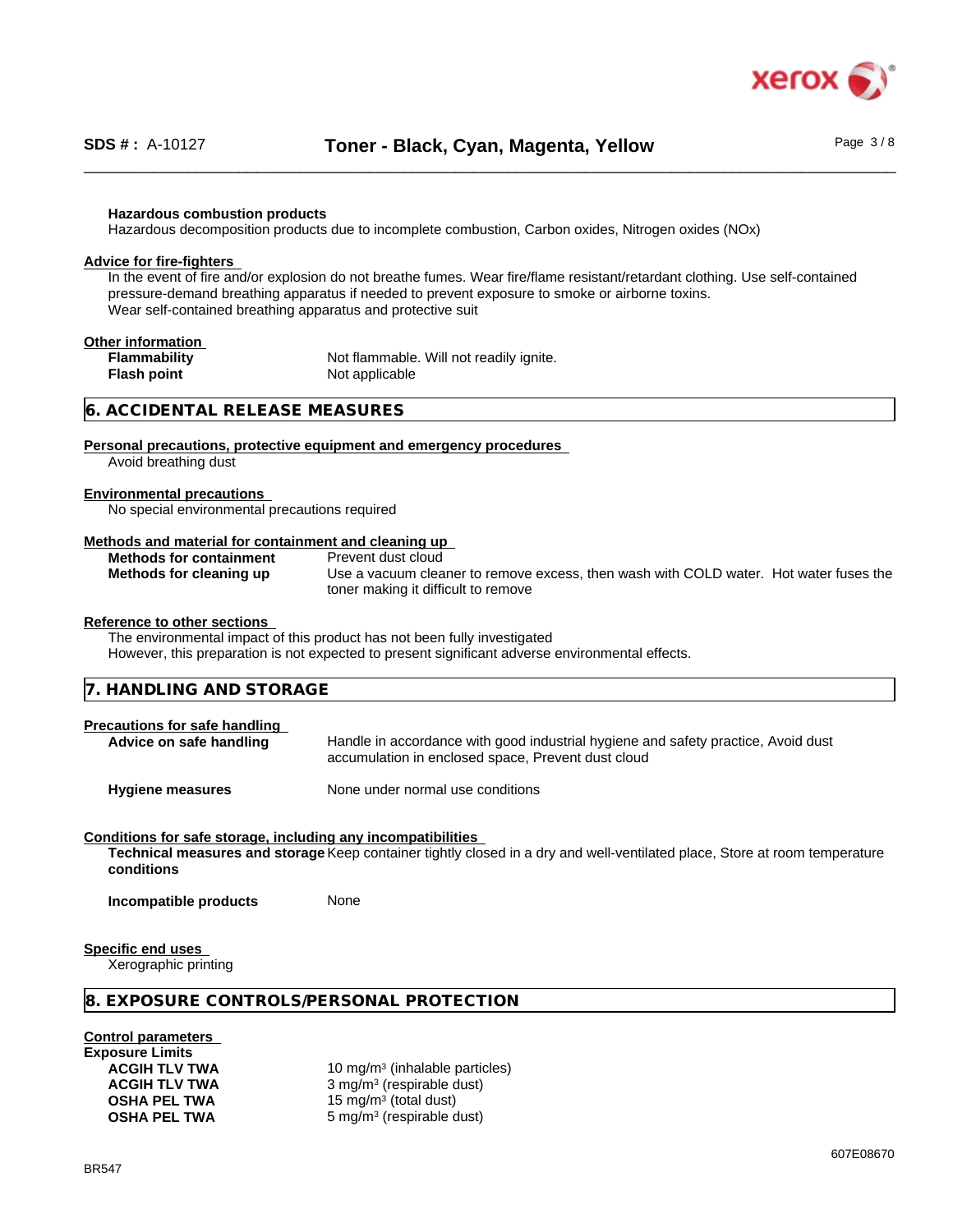

## \_\_\_\_\_\_\_\_\_\_\_\_\_\_\_\_\_\_\_\_\_\_\_\_\_\_\_\_\_\_\_\_\_\_\_\_\_\_\_\_\_\_\_\_\_\_\_\_\_\_\_\_\_\_\_\_\_\_\_\_\_\_\_\_\_\_\_\_\_\_\_\_\_\_\_\_\_\_\_\_\_\_\_\_\_\_\_\_\_\_\_\_\_\_ **SDS # :** A-10127 **Toner - Black, Cyan, Magenta, Yellow** Page 4 / 8

| Page $4/8$ |  |  |
|------------|--|--|
|------------|--|--|

| <b>Xerox Exposure Limit</b> | 2.5 mg/m <sup>3</sup> (total dust)     |
|-----------------------------|----------------------------------------|
| <b>Xerox Exposure Limit</b> | $0.4 \text{ mg/m}^3$ (respirable dust) |

#### **Component Information**

| <b>Chemical Name</b> | <b>ACGIH TLV</b>         | <b>OSHA PEL</b>           |
|----------------------|--------------------------|---------------------------|
| Wax                  | TWA: $2 \text{ mg/m}^3$  |                           |
| Cyan pigment         | TWA: 1 $mq/m3$           |                           |
| Carbon black         | TWA: $3 \text{ ma/m}^3$  | TWA: $3.5 \text{ mg/m}^3$ |
| Titanium dioxide     | TWA: $10 \text{ ma/m}^3$ | TWA: $15 \text{ mg/m}^3$  |

**Exposure controls**

None under normal use conditions

#### **Individual protection measures, such as personal protective equipment (PPE)**

| <b>Eye/Face protection</b>    | No special protective equipment required  |
|-------------------------------|-------------------------------------------|
| <b>Hand protection</b>        | No special protective equipment required  |
| Skin and body protection      | No special protective equipment required  |
| <b>Respiratory protection</b> | No special protective equipment required. |
| <b>Thermal hazards</b>        | None under normal processing              |

**Environmental Exposure Controls** Keep out of drains, sewers, ditches and waterways

## **9. PHYSICAL AND CHEMICAL PROPERTIES**

| Appearance<br><b>Physical state</b><br>Color                                                                                                                                                                                               | Powder<br>Solid<br>Black, Cyan, Magenta, Yellow | Information on basic physical and chemical properties                                                                                                                                               | Odor<br><b>Odor threshold</b><br>рH | Faint<br>Not applicable<br>Not applicable                                                    |
|--------------------------------------------------------------------------------------------------------------------------------------------------------------------------------------------------------------------------------------------|-------------------------------------------------|-----------------------------------------------------------------------------------------------------------------------------------------------------------------------------------------------------|-------------------------------------|----------------------------------------------------------------------------------------------|
| <b>Flash point</b>                                                                                                                                                                                                                         |                                                 | Not applicable                                                                                                                                                                                      |                                     |                                                                                              |
| <b>Boiling point/range</b><br>Softening point                                                                                                                                                                                              |                                                 | Not applicable<br>49 - 60 $^{\circ}$ C                                                                                                                                                              | 120 - 140 °F                        |                                                                                              |
| <b>Evaporation rate</b><br><b>Flammability</b>                                                                                                                                                                                             | <b>Flammability Limits in Air</b>               | Not applicable<br>Not flammable. Will not readily ignite.<br>Not applicable                                                                                                                         |                                     |                                                                                              |
| Vapor pressure<br>Vapor density<br><b>Specific gravity</b><br><b>Water solubility</b><br><b>Partition coefficient</b><br><b>Autoignition temperature</b><br><b>Viscosity</b><br><b>Explosive properties</b><br><b>Oxidizing properties</b> | <b>Decomposition temperature</b>                | Not applicable<br>Not applicable<br>$\sim$ 1<br>Negligible<br>Not applicable<br>Not applicable<br>Not determined<br>Not applicable<br>source is a potential dust explosion hazard<br>Not applicable |                                     | Fine dust dispersed in air, in sufficient concentrations, and in the presence of an ignition |
| Other information<br>None                                                                                                                                                                                                                  |                                                 |                                                                                                                                                                                                     |                                     |                                                                                              |

**10. STABILITY AND REACTIVITY**

#### **Reactivity**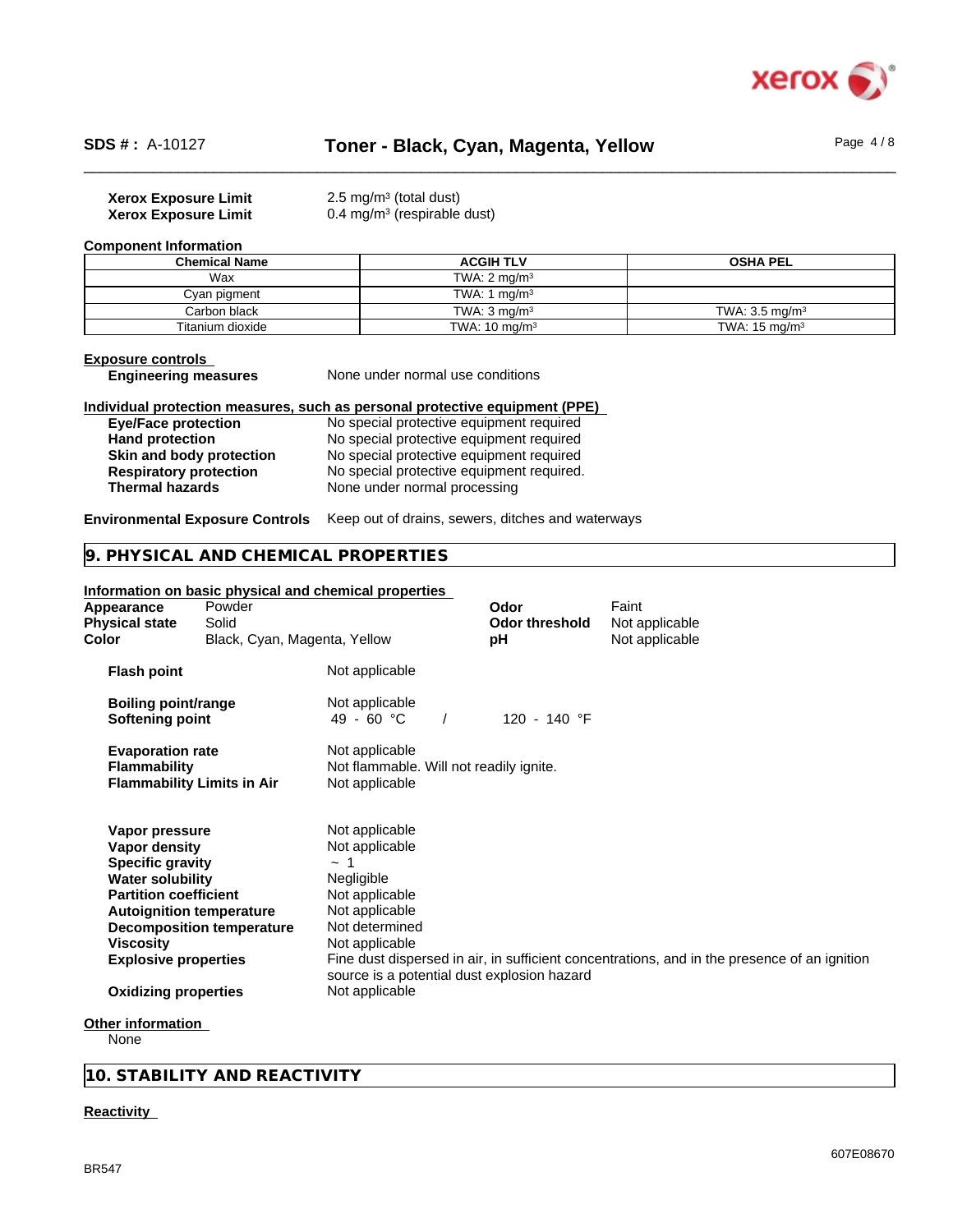

No dangerous reaction known under conditions of normal use

### **Chemical stability**

Stable under normal conditions.

#### **Possibility of hazardous reactions**

**Hazardous reactions** None under normal processing **Hazardous polymerization** Hazardous polymerization does not occur

**Conditions to avoid**

Prevent dust cloud, Fine dust dispersed in air, in sufficient concentrations, and in the presence of an ignition source is a potential dust explosion hazard

#### **Incompatible Materials**

None

#### **Hazardous decomposition products**

None under normal use

#### **11. TOXICOLOGICAL INFORMATION**

*The toxicity data noted below is based on the test results of similar reprographic materials.*

#### **Information on toxicological effects**

| <b>Acute toxicity</b>      |                                       |
|----------------------------|---------------------------------------|
| <b>Product Information</b> |                                       |
| <b>Irritation</b>          | No skin irritation, No eye irritation |
| Oral LD50                  | $> 5$ g/kg (rat)                      |
| Dermal LD50                | $> 5$ g/kg (rabbit)                   |
| <b>LC50 Inhalation</b>     | $> 5$ mg/L (rat, 4 hr)                |

#### **Component Information**

| <b>Chemical Name</b> | LC50 Inhalation          | Dermal LD50            | Oral LD50           |
|----------------------|--------------------------|------------------------|---------------------|
| Wax                  |                          | 3600 mg/kg (Rabbit)    | 5000 mg/kg (Rat)    |
| Cyan pigment         |                          |                        | 10000 mg/kg (Rat)   |
| Carbon black         |                          | 3 g/kg (Rabbit)        | 15400 mg/kg (Rat)   |
| Amorphous silica     | $(Rat)$ 1 h<br>>2.2 mg/L | $>2000$ mg/kg (Rabbit) | $>5000$ mg/kg (Rat) |
| Titanium dioxide     |                          |                        | 10000 mg/kg (Rat)   |

#### **Chronic toxicity**

| <b>Sensitization</b>        |  |
|-----------------------------|--|
| <b>Neurological Effects</b> |  |
| <b>Target organ effects</b> |  |

No sensitization responses were observed **No information available None known** 

#### **CMR Effects**

**Mutagenic effects** Not mutagenic in AMES Test **Reproductive toxicity** This product does not contain any known or suspected reproductive hazards **Carcinogenicity** See "Other Information" in this section.

| --<br>me                               | 1.5.5<br>. | ADC<br>$\blacksquare$ |
|----------------------------------------|------------|-----------------------|
| '∩rŀ<br>hinni<br>udun                  |            | $ -$<br>້             |
| Titaniu.<br>$\cdot$ .<br>dioxide<br>ım |            | --<br>້               |

#### **Other information**

The IARC (International Agency for Research on Cancer) has listed carbon black as "possibly carcinogenic to humans". However, Xerox has concluded that the presence of carbon black in this mixture does not present a health hazard. The IARC classification is based on studies evaluating pure, "free" carbon black. In contrast, toner is a formulation composed of specially prepared polymer and a small amount of carbon black (or other pigment). In the process of making toner, the small amount of carbon black becomes encapsulated within a matrix. Xerox has performed extensive testing of toner, including a chronic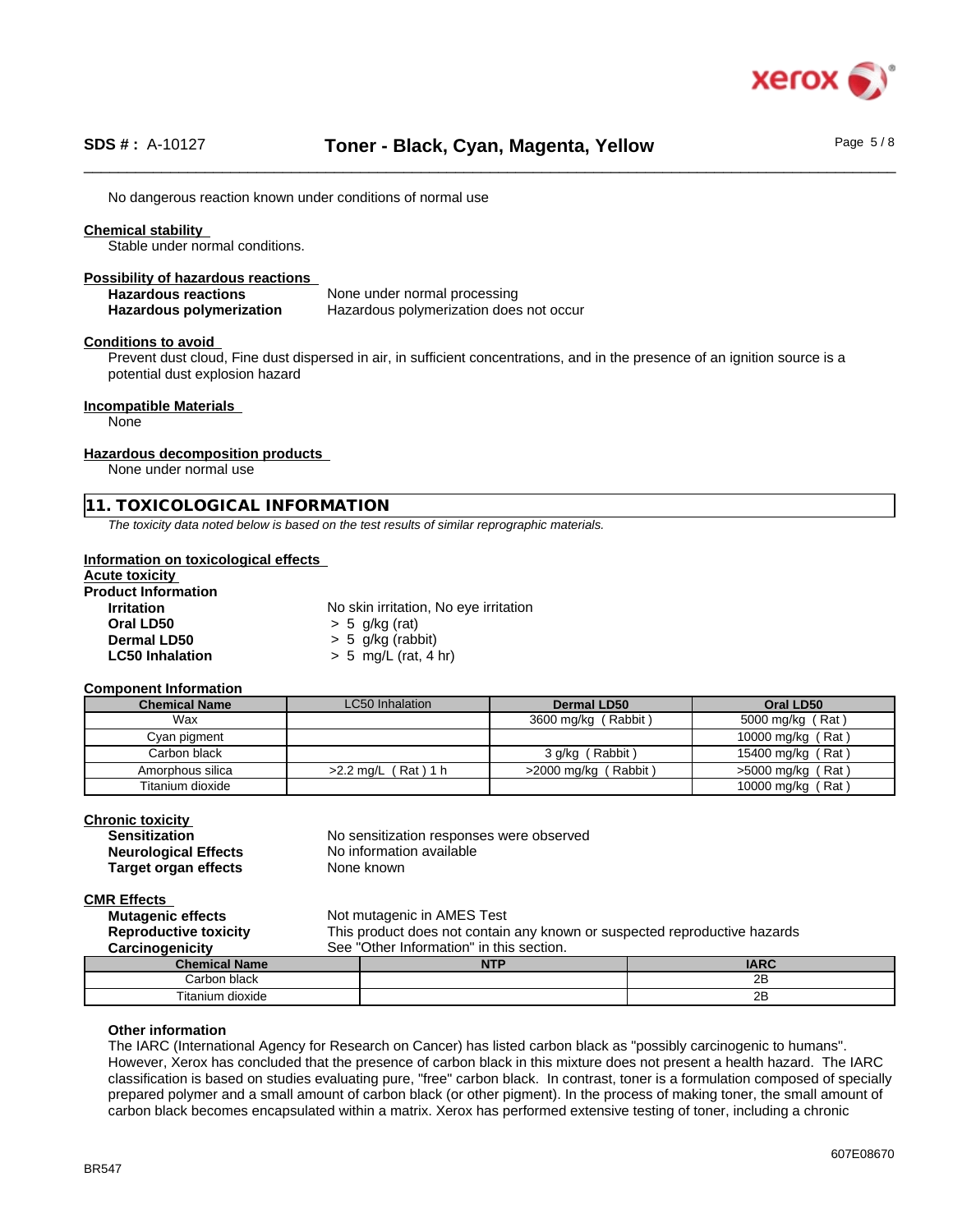

bioassay (test for potential carcinogenicity). Exposure to toner did not produce evidence of cancer in exposed animals. The results were submitted to regulatory agencies and published extensively.

The IARC (International Agency for Research on Cancer) has listed titanium dioxide as "possibly carcinogenic to humans". However, Xerox has concluded that the presence of titanium dioxide in this mixture does not present a health hazard. The IARC classification is based on studies in rats using high concentrations of pure, unbound TiO 2 particles of respirable size. The Titanium Dioxide Industry REACH Consortium has concluded that these effects were species-specific, attributable to lung overload and not specific to TiO<sub>2</sub>, i.e. similar effects would also be seen for other low solubility dusts. Toxicological and epidemiological studies do not suggest a carcinogenic effects in humans. In addition, the titanium dioxide in this mixture is encapsulated in a matrix or bound to the surface of the toner.

| Other toxic effects      |                |  |
|--------------------------|----------------|--|
| <b>Aspiration Hazard</b> | Not applicable |  |
| Other adverse effects    | None known     |  |

#### **12. ECOLOGICAL INFORMATION**

#### **Toxicity**

On available data, the mixture / preparation is not harmful to aquatic life

#### **Component Information**

| <b>Chemical Name</b> | <b>Toxicity to algae</b>                                   | <b>Toxicity to fish</b>                      | Toxicitv to<br>microorganisms | Toxicity to daphnia and<br>lother aquatic invertebrates |
|----------------------|------------------------------------------------------------|----------------------------------------------|-------------------------------|---------------------------------------------------------|
| Carbon black         |                                                            |                                              |                               | EC50 > 5600 mg/L 24 h                                   |
| Amorphous silica     | 440 mg/L EC50 72 h<br>(Pseudokirchneriella<br>subcapitata) | $LC50 = 5000$ mg/L<br>Brachydanio rerio 96 h |                               | $EC50 = 7600$ mg/L 48 h                                 |

#### **Persistence and degradability**

Not readily biodegradable

#### **Bioaccumulative potential**

Bioaccumulation is unlikely

#### **Mobility in soil**

Insoluble in water

#### **Component Information**

| $\sim$ $\sim$ $\sim$ | log   |
|----------------------|-------|
| ivalile              | . Pow |
| מו ו'                | v.c   |

#### **Other adverse effects**

Presents little or no hazard to the environment.

| 13. DISPOSAL CONSIDERATIONS |
|-----------------------------|
|                             |

| <b>Waste Disposal Methods</b> | Can be landfilled or incinerated, when in compliance with local regulations<br>If incineration is to be carried out, care must be exercised to prevent dust clouds forming. |
|-------------------------------|-----------------------------------------------------------------------------------------------------------------------------------------------------------------------------|
| <b>Contaminated packaging</b> | No special precautions are needed in handling this material                                                                                                                 |
| <b>Other information</b>      | Although toner is not an aquatic toxin, microplastics may be a physical hazard to aquatic life<br>and should not be allowed to enter drains, sewers, or waterways.          |
|                               | Waste treatment methods                                                                                                                                                     |

#### **14. TRANSPORT INFORMATION**

This material is not subject to regulation as a hazardous material for shipping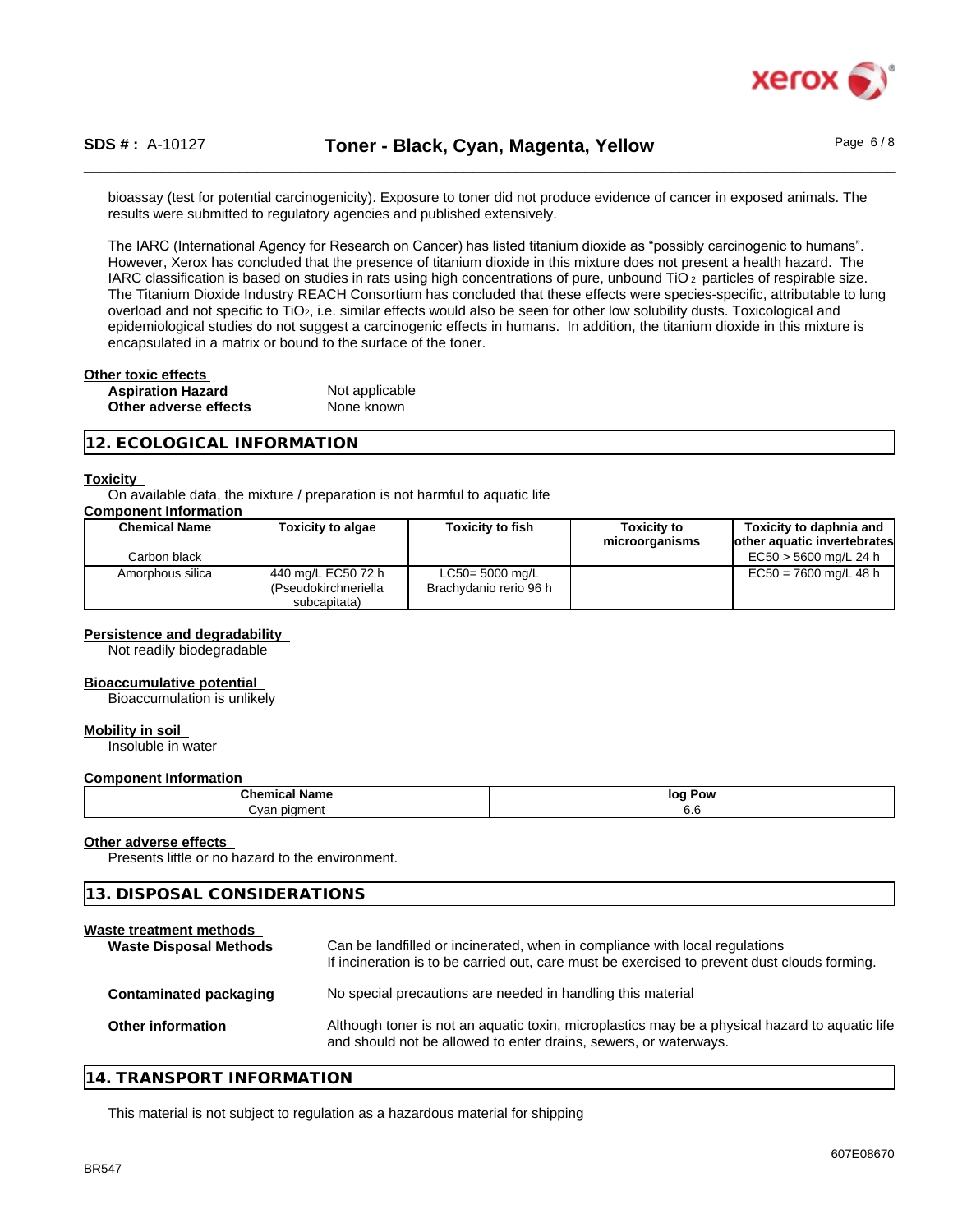

## **15. REGULATORY INFORMATION**

#### **Safety, health and environmental regulations/legislation specific for the substance or mixture**

#### **OSHA Regulatory Status**

This product is an article which contains a mixture / preparation in powder form. Safety information is given for exposure to the article as sold and used by the customer. Intended use of the product is not expected to result in exposure to the mixture / preparation based on the packaging and method of dispensing.

While this material is not considered hazardous by the OSHA hazard Communication Standard (29 CFR 1910.1200), this SDS contains valuable information for the safe handling and proper use of the product. This SDS should be retained and made available to employees and other users of this product.

#### **Canada**

This product has been classified in accordance with the hazard criteria of the Hazardous Products Regulations (HPR), **and the SDS contains all the information required by the HPR.**

#### **International Inventories**

| <b>TSCA</b>     | Complies |
|-----------------|----------|
| <b>DSL/NDSL</b> | Complies |

## **U.S. Federal Regulations**

#### **SARA 313**

Section 313 of Title III of the Superfund Amendments and Reauthorization Act of 1986 (SARA). This product does not contain any chemicals which are subject to the reporting requirements of the Act and Title 40 of the Code of Federal Regulations, Part 372 **Clean Water Act**

This product is not regulated as a pollutant pursuant to the Clean Water Act (40 CFR 122.21 and 40 CFR 122.42).

**Clean Air Act,Section 112 Hazardous Air Pollutants (HAPs) (see 40 CFR 61)**

This product is not regulated as a hazardous air pollutant (HAPS) under Section 112 of the Clean Air Act Amendments of 1990. **CERCLA**

This material, as supplied, does not contain any substances regulated as hazardous substances under the Comprehensive Environmental Response Compensation and Liability Act (CERCLA) (40 CFR 302) or the Superfund Amendments and Reauthorization Act (SARA) (40 CFR 355). There may be specific reporting requirements at the local, regional, or state level pertaining to releases of this material

#### **US State Regulations**

#### **California Proposition 65**

Carbon black is regulated under California Proposition 65 only if in the form of "airborne, unbound particles of respirable size". Toner products do not contain carbon black in the form of "airborne, unbound particles of respirable size". Therefore, the requirements of Proposition 65 do not apply to this product.

Titanium dioxide is regulated under California Proposition 65 only if a product results in exposure in the form of "airborne, unbound particles of respirable size". Toner products do not result in exposure to titanium dioxide in the form of "airborne, unbound particles of respirable size". Therefore, the requirements of Proposition 65 do not apply to this product.

| <b>Chemical Name</b> | $\hat{}$ AS No.                    | <b>California Prop. 65</b> |
|----------------------|------------------------------------|----------------------------|
| Carbon black         | 3-86-4 دن.                         | Carcinoɑen                 |
| Titanium dioxide     | $\sim$ $\sim$ $\sim$<br>13463-67-7 | Carcinoɑen                 |

#### **U.S. State Right-to-Know Regulations**

Although this product contains substances included in some U.S. State Right-to-Know regulations, the particles are bound in a unique matrix and, therefore, the product does not pose any specific hazard.

#### **16. OTHER INFORMATION**

| <b>Issuing Date</b>  | 2015-11-03          |  |
|----------------------|---------------------|--|
| <b>Revision Date</b> | 2019-02-05          |  |
| <b>Revision Note</b> | Formulation updated |  |